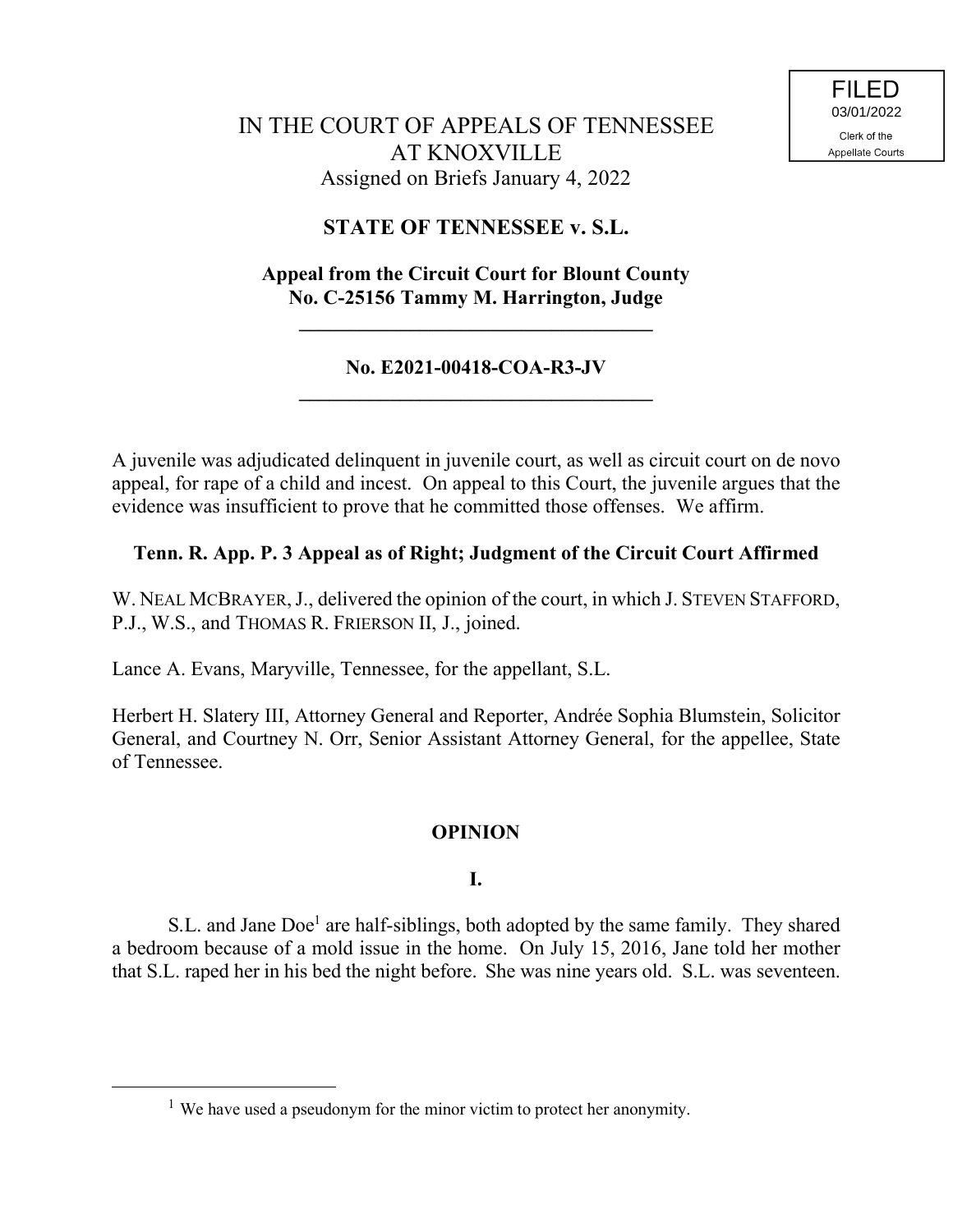Jane's mother called 911, and she and Jane met law enforcement at Children's Hospital. Jane's mother spoke with Detective Douglas Folmar while Dr. Lise Christensen examined Jane. Dr. Christensen also obtained oral, vaginal, and rectal swabs from Jane.

After speaking with Jane's mother, Detective Folmar interviewed S.L., then went to the scene to investigate and collect evidence. He collected the pair of underwear and shorts Jane was wearing the night of the alleged incident, as well as S.L.'s pillows and comforter. He also collected one of S.L.'s sweatshirts.

The next day, Jane gave an interview at New Hope Children's Advocacy Center with Detective Folmar present, where she detailed what S.L. allegedly did to her. S.L. was then charged in juvenile court with being delinquent for committing rape of a child and incest. The juvenile court found beyond a reasonable doubt that S.L. committed those offenses. So the court adjudicated him a delinquent child.

S.L. appealed to circuit court for a trial de novo. *State v. S.L.*, No. E2019-01268- COA-R3-CV, 2020 WL 1303732, at \*1 (Tenn. Ct. App. Mar. 18, 2020). But neither he nor the circuit court set the matter for trial for nearly two years. *Id.* The State filed a motion to dismiss for failure to prosecute, which the circuit court granted. *Id.* This Court reversed, holding that the circuit court had the duty to set the case for hearing. *Id.* at \*2.

On remand, the circuit court held a de novo trial. Jane testified that S.L. put his penis in her vagina, mouth, and "bottom." Dr. Christensen detailed injuries to Jane's vagina and rectum that she observed during her examination of Jane. S.L. insisted that he did not "have any kind of sex of any nature whatsoever with [his] sister."

After trial, the circuit court found beyond a reasonable doubt that S.L. committed rape of a child and incest. The court adjudicated him a delinquent child.

#### **II.**

A "delinquent child" is "a child who has committed a delinquent act." Tenn. Code Ann.  $\S 37-1-102(b)(11)$  (Supp. 2016). And a "delinquent act" is "an act designated a crime under the law." *Id.* § 37-1-102(b)(10). The juvenile and circuit courts found that S.L. committed the crimes of rape of a child and incest and, thus, adjudicated him a delinquent child.

An adjudication of delinquency requires proof beyond a reasonable doubt. *See id.* § 37-5-103(2) (2014) ("Adjudication of delinquency" means "that a juvenile court has found beyond a reasonable doubt that a child has committed a delinquent act."); *see also In re Winship*, 397 U.S. 358, 368 (1970). On appeal, S.L. argues that the evidence was insufficient to support the adjudication of delinquency beyond a reasonable doubt. If so,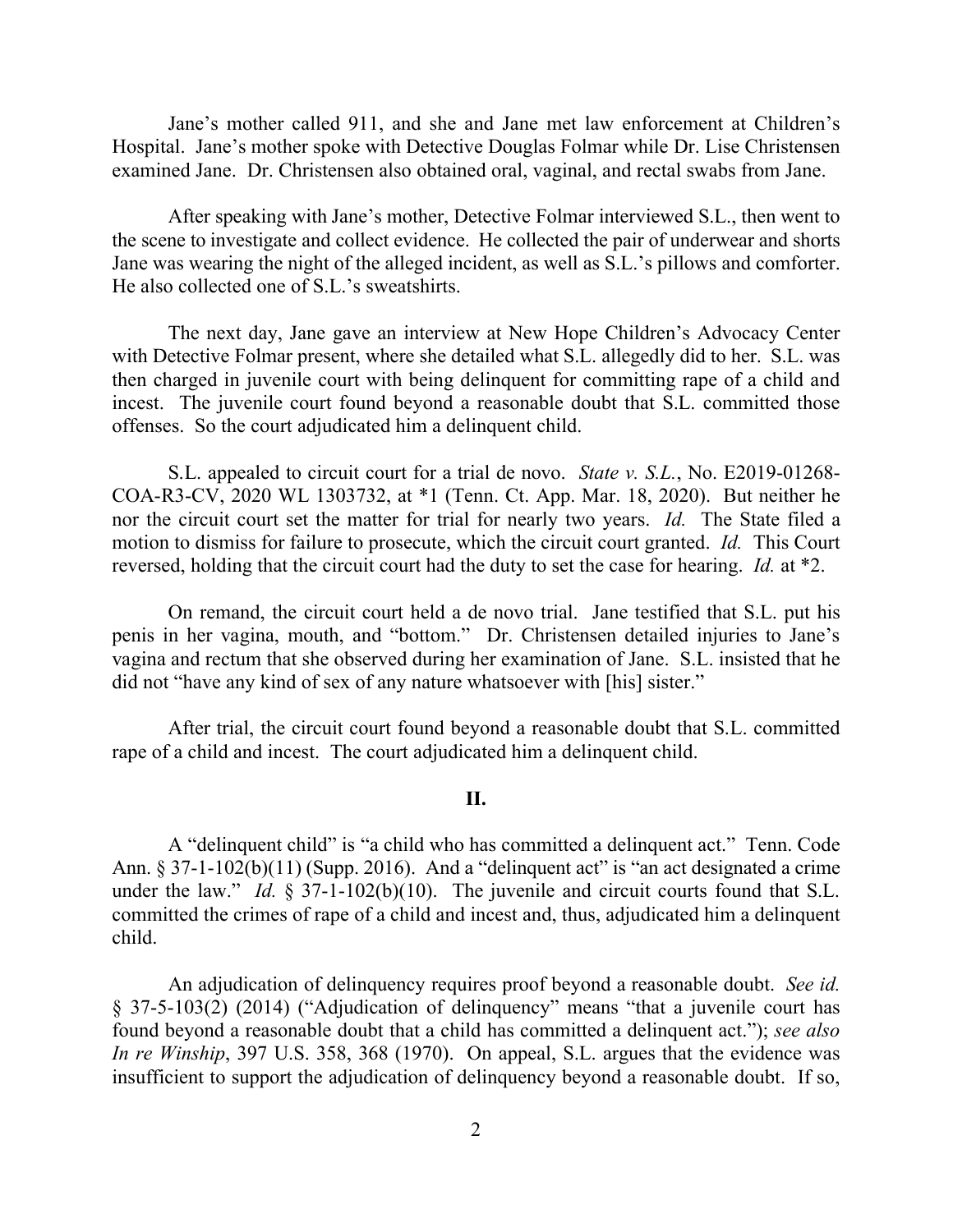his adjudication of delinquency must be set aside. *See* TENN. R. APP. P. 13(e); *State v. Roberts*, 106 S.W.3d 658, 662-63 (Tenn. Ct. App. 2002).

A finding of guilt "destroys the presumption of innocence and imposes a presumption of guilt." *State v. Wilson*, 211 S.W.3d 714, 718 (Tenn. 2007). So, on appeal, "the defendant has the burden of illustrating why the evidence is insufficient." *State v. Bland*, 958 S.W.2d 651, 659 (Tenn. 1997). The State is entitled to "the strongest legitimate view of the evidence" and "all reasonable and legitimate inferences which may be drawn" from the evidence. *State v. Davis*, 354 S.W.3d 718, 729 (Tenn. 2011) (citations omitted). We do not reweigh the evidence "or substitute [our] inferences for those drawn by the trier of fact." *State v. Smith*, 24 S.W.3d 274, 279 (Tenn. 2000). "Questions concerning the credibility of witnesses, the weight to be given the evidence, and factual issues raised by the evidence are resolved by the trier of fact." *State v. Majors*, 318 S.W.3d 850, 857 (Tenn. 2010).

Evidence is sufficient if, "after viewing the evidence in the light most favorable to the prosecution, *any* rational trier of fact could have found the essential elements of the crime beyond a reasonable doubt." *Jackson v. Virginia*, 443 U.S. 307, 319 (1979); *accord State v. Parker*, 350 S.W.3d 883, 903 (Tenn. 2011). The standard of review "is the same whether the conviction is based upon direct or circumstantial evidence." *State v. Dorantes*, 331 S.W.3d 370, 379 (Tenn. 2011) (citations omitted).

#### A.

Rape of a child "is the unlawful sexual penetration of a victim by the defendant . . . , if the victim is more than three (3) years of age but less than thirteen (13) years of age." Tenn. Code Ann. § 39-13-522(a) (2014). And, as relevant here, incest occurs when the defendant "engages in sexual penetration . . . with a person, knowing the person to be . . . [t]he [defendant's] brother or sister of the whole or half-blood or by adoption." *Id.* § 39- 15-302(a)(2) (2014). "Sexual penetration" is defined as "sexual intercourse, cunnilingus, fellatio, anal intercourse, or any other intrusion . . . of any part of [the defendant's] body . . . into the genital or anal openings of the victim's." *Id.* § 39-13-501(7) (2014).

Here, Jane testified that S.L. sexually penetrated her. The State played a tape of the interview Jane gave at New Hope Children's Advocacy Center, which corroborated her testimony. Dr. Christensen's examination of Jane revealed that both of Jane's labia "had significant bruising" and were "very red and swollen" on the outside. There were also fresh abrasions and blood on the inside of her labia. Jane's hymen "did not appear intact," and her rectum was "swollen and red." Dr. Christensen's diagnosis was "sexual molestation of a child." Jane was nine years old, and she is S.L.'s sister of the half-blood and by adoption.